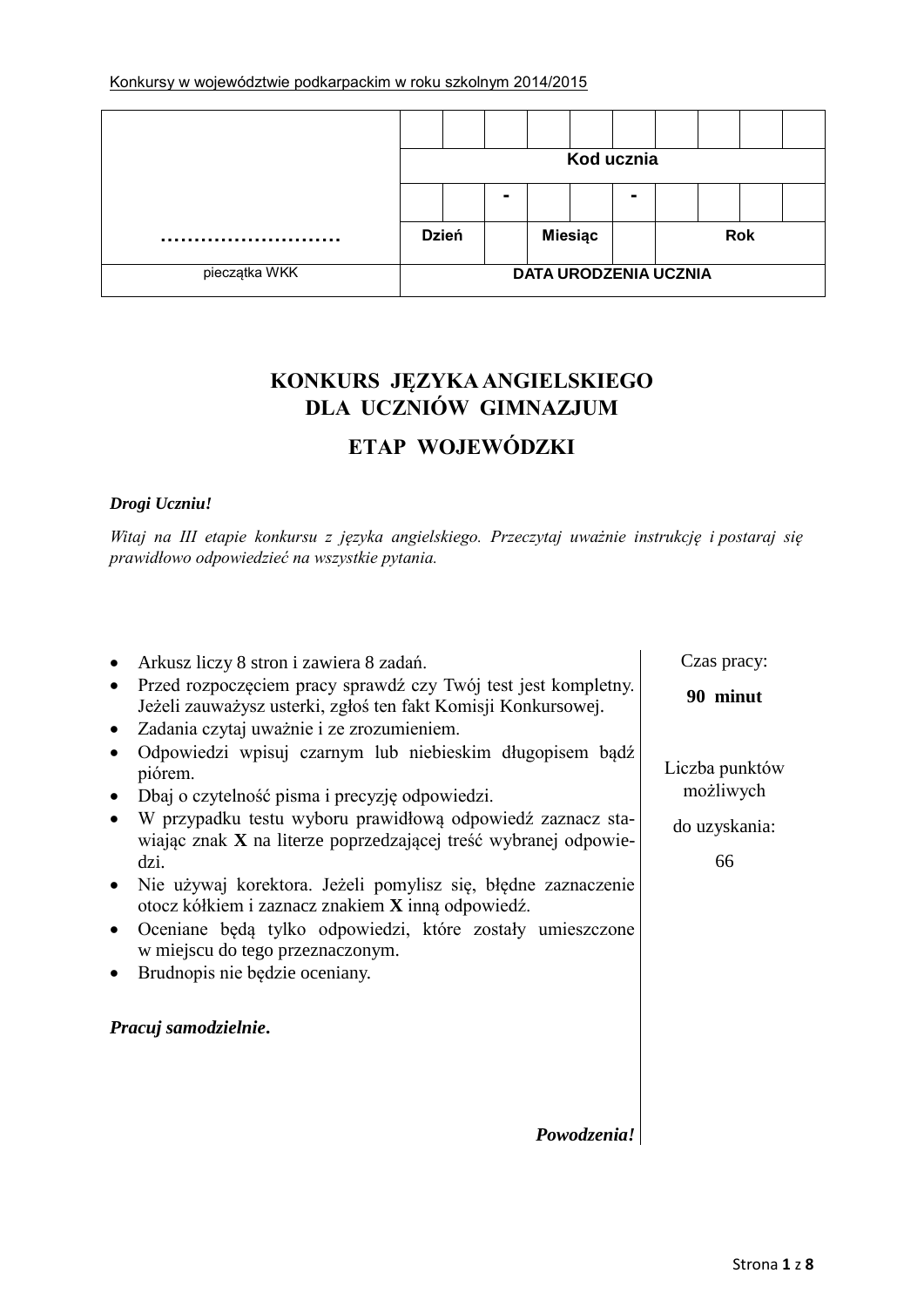# **Zadanie 1 (0-10) Uzupełnij zdania wybierając i zakreślając właściwą odpowiedź: a, b, c lub d.** 1 There were only four horses in the ......................... , but my horse didn't come first! A) game B) match C) race D) play 2 If ......................... hard, you'll pass your exams. A) you work B) you'll work C) you don't work D) you won't work .......... 3 Harper's is ......................... expensive shop in town. A) most B) the most C) more D) the more 4 My brother is ......................... older than me. A) much B) many C) more D) most ......... 5 I'm not very good ......................... playing the piano. A) in B) at C) on D) for 6 You ......................... drink too much coffee before you go to bed. A) should B) should to C) shouldn't D) shouldn't to 7 I don't mind working ......................... hours. A) long B) large C) big D) grand 8 Take an umbrella. It ......................... . A) might rain B) might rains C) might to rain D) might raining 9 We didn't go ......................... last weekend. We stayed at home. A) something B) anything C) somewhere D) anywhere 10 'Have you closed all the windows?' 'Yes, ......................... .' A) I've B) I've closed C) I have D) I have closed **Zadanie 2.(0-10) Odpowiedz na pytania zakreślając właściwą odpowiedź A, B, C lub D.** 1. What is the name of the most famous and expensive shop in London? A) Macy's B) Woolworth's C) Harrods D) Marks and Spencer 2. What is Ben Nevis? A) river B) mountain C) lake D) city 3. What is the United Kingdom made up of? A) England, Scotland and Wales B) England, Scotland, Wales and Northern Ireland C) England and Scotland D) England, Scotland, Wales and Ireland 4. Who is the patron saint of England? A) St. Patrick B) St. Andrew C) St. Michael D) St. George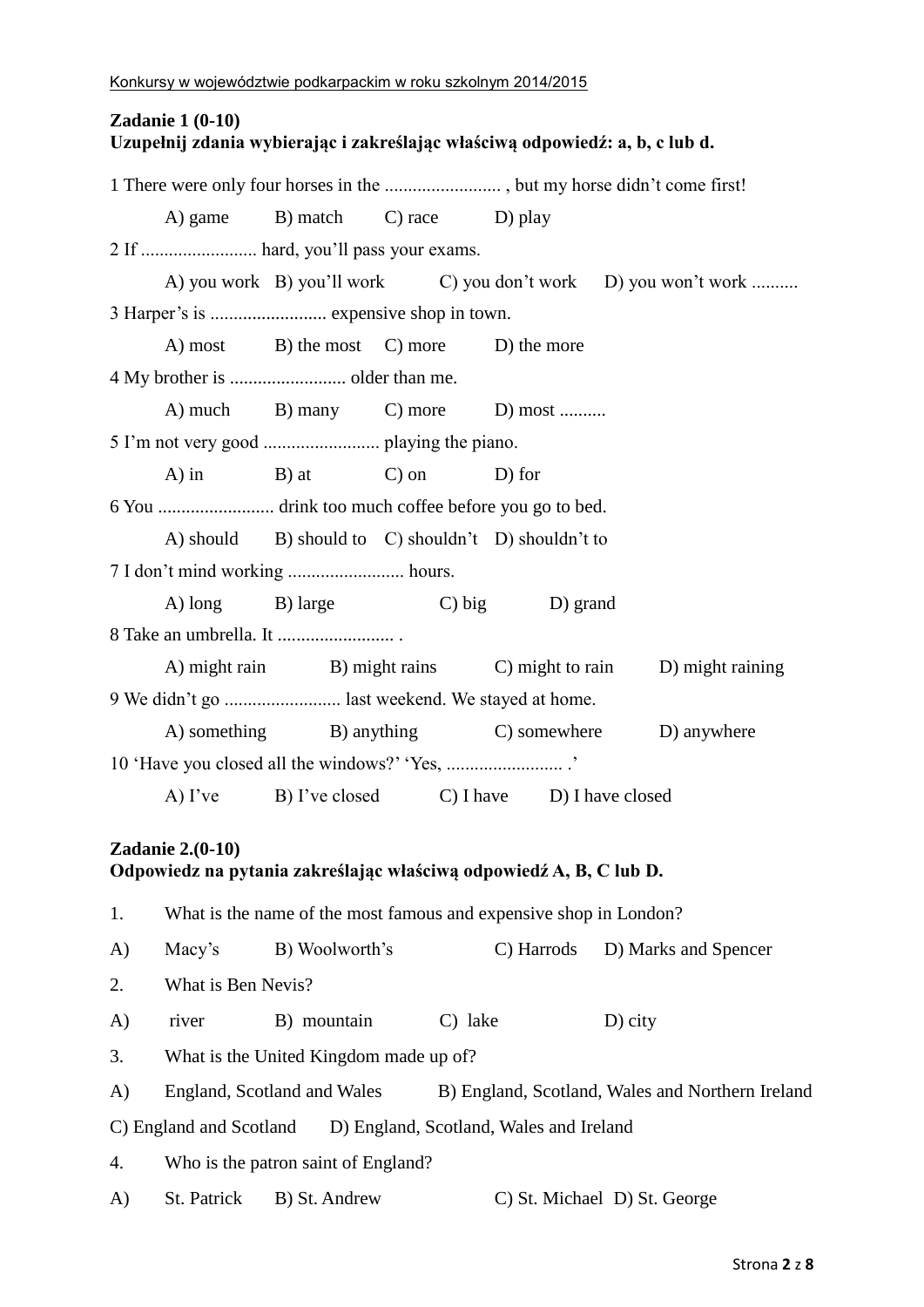| 5.  | What is the British Flag commonly known as?                       |                        |                                               |                      |  |  |
|-----|-------------------------------------------------------------------|------------------------|-----------------------------------------------|----------------------|--|--|
| A)  |                                                                   |                        | St. George's cross B) the White, Red and Blue | C) the Union Jack    |  |  |
|     | D) the Common Flag                                                |                        |                                               |                      |  |  |
| 6.  | What is the capital of Wales?                                     |                        |                                               |                      |  |  |
| A)  | <b>Belfast</b>                                                    | B) Cardiff             | C) Swansea                                    | D) Glasgow           |  |  |
| 7.  | Who lives at 10 Downing Street?                                   |                        |                                               |                      |  |  |
|     | A)                                                                | The Prime Minister     | B) the Prince of Wales                        | C) the Queen         |  |  |
|     | D) Sherlock Holmes                                                |                        |                                               |                      |  |  |
| 8.  | In which town was Shakespeare born?                               |                        |                                               |                      |  |  |
| A)  | C) Oxford<br><b>Brighton</b><br>B) Stratford-upon-Avon<br>D) Bath |                        |                                               |                      |  |  |
| 9.  | What is a double-decker?                                          |                        |                                               |                      |  |  |
| A)  | a taxi                                                            | $B)$ a bus             | $C$ ) a burger                                | $D$ ) a ship         |  |  |
| 10. | Where are the crown jewels kept?                                  |                        |                                               |                      |  |  |
| A)  | <b>Buckingham Palace</b>                                          |                        | B) Windsor castle                             | C) Westminster Abbey |  |  |
|     |                                                                   | D) the Tower of London |                                               |                      |  |  |

### **Zadanie 3. (0-10)**

### **Uzupełnij zdania wstawiając właściwy przyimek.**

1. …………....... mistake, I dialled a wrong number.

2. ………………... general, I think it is correct. However, there are some minor mistakes.

- 3. The teacher asked us to learn the poem ………………. heart.
- 4. Can you tell me more ……………… your new friend.
- 5. I am busy ……………… the moment. We can talk later today.
- 6. I stayed in a beautiful hotel ………………… London.
- 7. The students went to the cinema ……………….. Tuesday.
- 8. I like sunbathing ………………. summer.
- 9. Kate's classroom is ………………. the second floor.
- 10. Do you like listening …………….. music?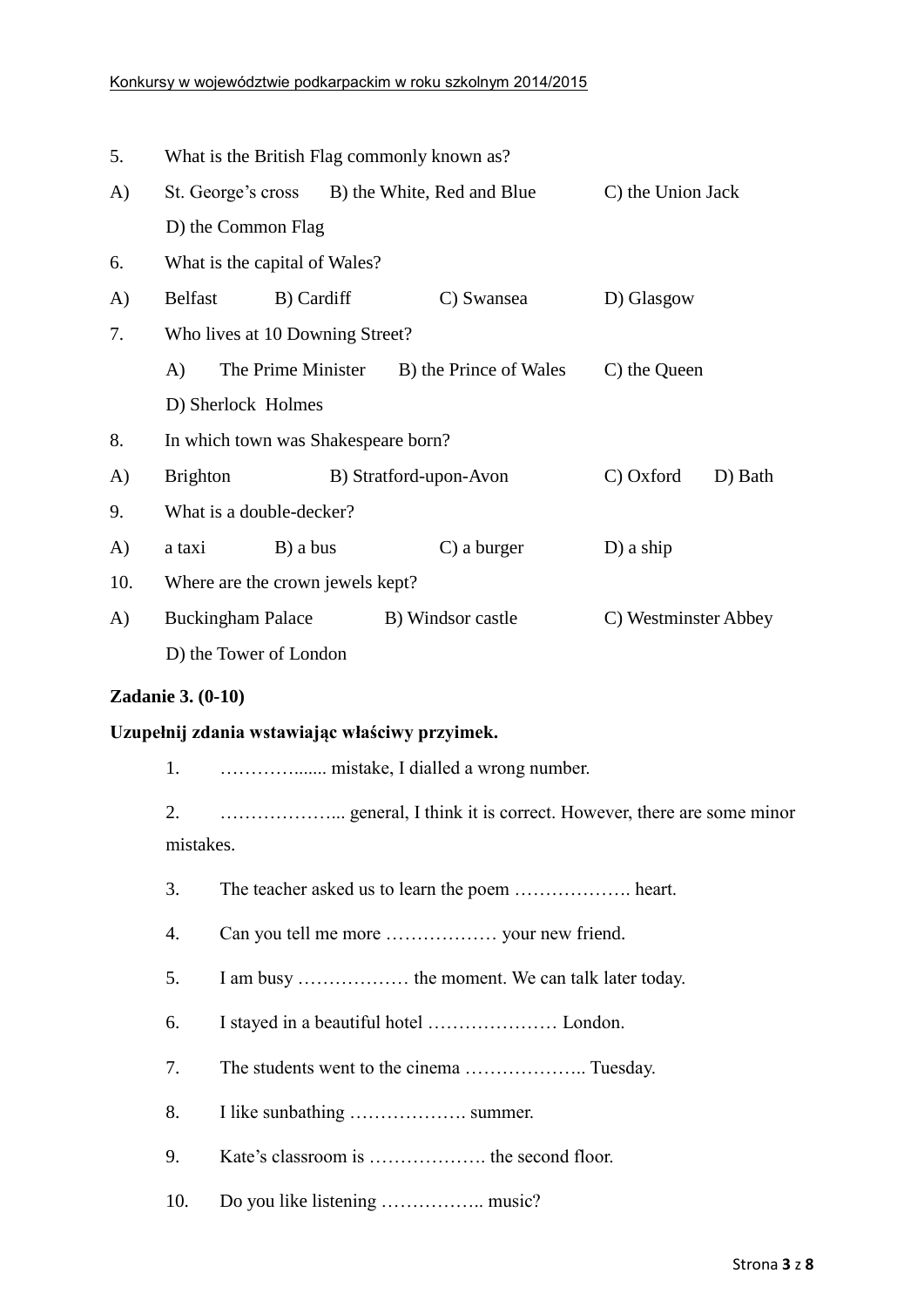# **Zadanie 4.(0-5)**

# **Uzupełnij poniższe zdania w taki sposób, aby nowopowstałe zdanie odzwierciedlało treść zdania wyjściowego. Każde zdanie możesz uzupełnić od 1 do 3 wyrazów.**

|    | 1. It is four weeks since my friends moved into their new house. |
|----|------------------------------------------------------------------|
|    |                                                                  |
| 2. | She said her new school was quite near the town center.          |
|    |                                                                  |
| 3. | This car is faster than their old car.                           |
|    |                                                                  |
|    | 4. This room needs painting.                                     |
|    |                                                                  |
| 5. | We are very lucky that our friends are so nice.                  |
|    |                                                                  |
|    |                                                                  |

# **Zadanie 5. (0-5)**

# **Przeczytaj poniższy tekst i wybierz właściwe odpowiedzi do zadania znajdującego się pod tekstem.**

The world's first stamp with a million price tag has been put up for sale. It looks set to join the exclusive world of fine art, classic cars and French furniture.

The stamp is the legendary Mauritius 'Penny Red' (it is, in fact, deep orange). Only fifteen are known to exist, and although most are in museums, or the British Royal collection, those being sold are claimed to be the finest in existence.

The stamp is expensive, not just because it is rare but also because of the date and a printing error. The Mauritius 'Penny Red' was issued in 1847, seven years after the world's first stamp, the much more common 'Penny Black'. It was the first stamp of the British colony and was contemporaneous with the first American stamp.

Its printing error is in wording. It should have read 'Post Paid' but, according to legend, a poor-sighted, forgetful watchmaker who engraved the plates wrote instead 'Post Office'. As a result, the stamp was only used for one function: to enable the wife of the Governor of Mauritius to send the invitations to a ball. Then it was withdrawn.

The 'Penny Reds' are being sold as part of break-up of possibly the greatest stamp collection in the world, put together since the Second World War by two brothers, Raymond and Roger Weill of New Orleans.

They bought two stamps in 1968 for what was then a record price of \$380,000. Had that sum been left on deposit in a bank, it would now be worth at least £1,5 million, reflecting the fact that the stamp market has not done nearly so well in recent years as other investments, such as fine art.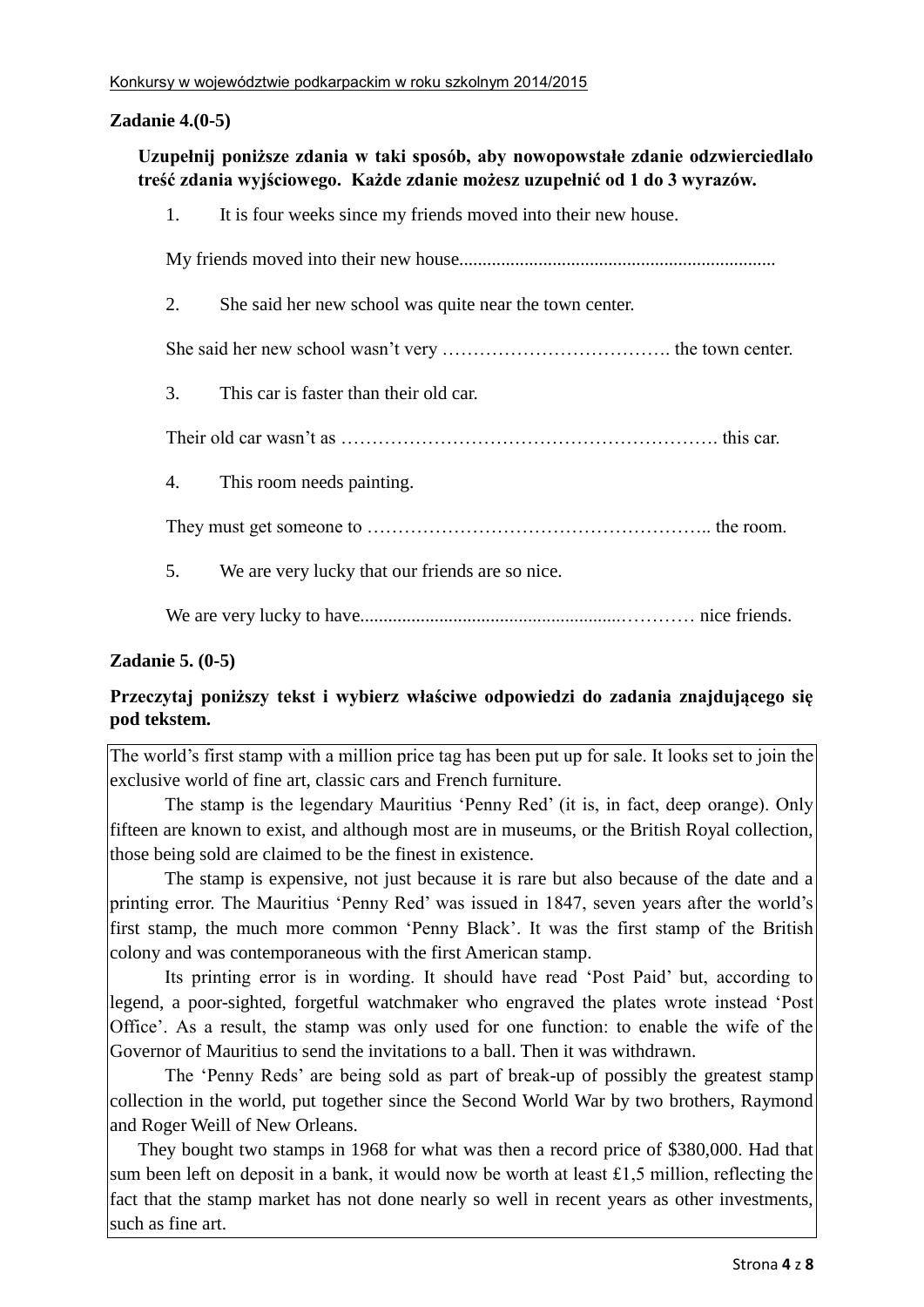#### Konkursy w województwie podkarpackim w roku szkolnym 2014/2015

- 1. The 'Penny Reds' in the Weill collection
- a) are the only ones still existing
	- b) are without doubt the best still existing
	- c) are possibly the best still existing
	- d) are not as good as the ones in the British royal collection
- 2. The 'Penny Red' is valuable
- a) for three reasons
	- b) because there is a printing mistake on it
	- c) because it is actually deep orange in colour
	- d) because it was the first ever American stamp
- 3. The man who engraved the stamp
- a) was a poor watchmaker
	- b) could not spell
	- c) was not very careful
	- d) wanted to dance with the Governor's wife
- 4. After the ball
- a) the stamps were re-printed with the words 'Post Office'
	- b) the watchmaker was withdrawn from service
	- c) the Governor realised there was a mistake
	- d) the stamps were not used again
- 5. The money the Weills spent on stamps in 1968
- a) would have been better invested in a bank
	- b) pushed up prices on the stamp market
	- c) would not have done so well if invested in fine art
	- d) was not a particularly high price to pay for stamps at the time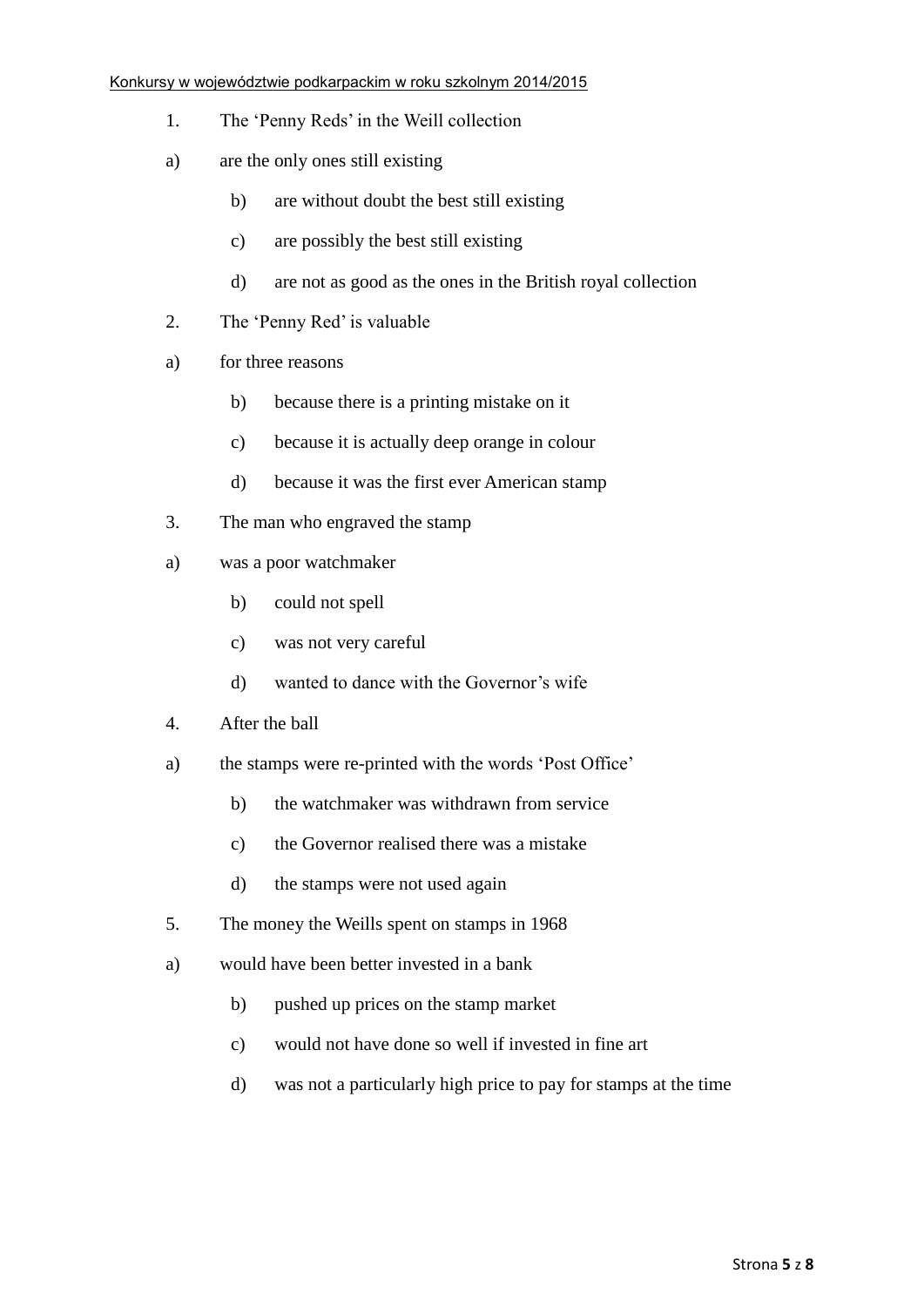# **Zadanie 6. (0-5)**

#### **Ułóż poprawne pytania z rozsypanych wyrazów.**

| 1. | to, going, game, what, the, is, time, start                |     |
|----|------------------------------------------------------------|-----|
| 2. | ride, do, you, what, of, bicycle, kind                     |     |
| 3. | your, why, toe, bleeding, is                               |     |
| 4. | long, wash, take, to, car, how, it, does, your             | - ? |
| 5. | to, going, first, he, walk, the, moon, on, the, be, is, to |     |
|    |                                                            |     |

# **Zadanie 7. (0-11)**

## **Przeczytaj tekst I uzupełnij luki wybierając właściwą odpowiedź a, b, c lub d.**

Asa Sherpa has climbed Mount Everest more times than (1) \_\_\_\_\_\_\_ else in the world. Last year, he (2) the world record by climbing the world's highest mountain for the twenty-first time. (3) \_\_\_\_\_\_, he says he won't be able to do it again, because the mountain is becoming (4) dangerous to climb. Asa first climbed the mountain (5) 1989 at the age of 12. He worked as a porter, carrying supplies for trekkers. When he first climbed the mountain, there was  $(6)$  \_\_\_\_\_\_\_of snow and ice up there. Now there is much (7) \_\_\_\_\_\_\_snow, and more bare rock. Asa is  $(8)$  \_\_\_\_\_\_\_\_\_ about the lack of snow.  $(9)$  \_\_\_\_\_\_\_snow to hold the rocks in place, there are more rockfalls. Melting ice makes big holes, and these make (10) \_\_\_\_\_\_ up the mountain very dangerous. Also, climbers slip more (11) \_\_\_\_\_\_ on rock than on snow.

| 1)  | A) everyone | B) anyone       | C) someone        | D) another  |
|-----|-------------|-----------------|-------------------|-------------|
| 2)  | A) hit      | B) made         | C) broke          | $D)$ caught |
| 3)  | A) Also     | B) Because      | C) Afterwards     | D However   |
| 4)  | A) much     | B) too          | $C)$ such         | D) even     |
| 5)  | $A)$ in     | B) on           | $\mathbf{C}$ ) at | D) from     |
| 6)  | $A)$ lot    | B) several      | C) plenty         | D) much     |
| 7)  | A) less     | B) little       | C) fewer          | D) more     |
| 8)  | A) angry    | B) disappointed | C) worried        | D) afraid   |
| 9)  | A) Because  | B) Without      | C) Unless         | D) Since    |
| 10) | A) trips    | B) rides        | C) tours          | D) visits   |
| 11) | A) easily   | B) carelessly   | C) badly          | D) clearly  |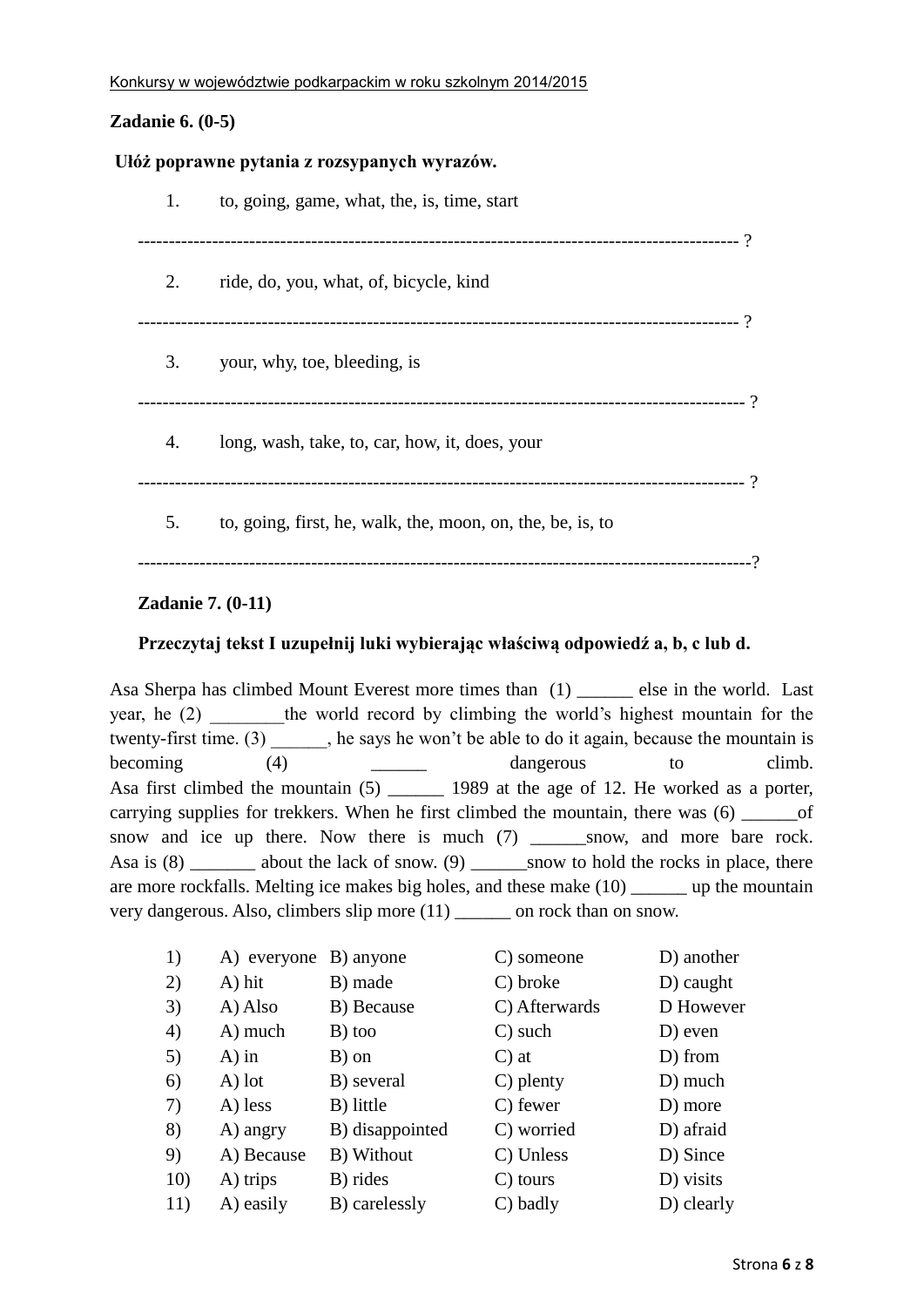#### **Zadanie 8 (0 - 10 punktów)**

# **Przeczytaj poniższy tekst i zdecyduj czy zdania podane pod tekstem są prawdziwe (TRUE) czy fałszywe (FALSE). Obok zdań wpisz poprawną odpowiedź: TRUE lub FALSE.**

#### **Visit Angkor Wat**

Siem Reap is a small town near the world famous temple of Angkor Wat. The town is charming and worth exploring, with some fine examples of Khmer and French colonial architecture set among the more modern developments. Nowadays, visitors are flocking in, using it as a base for visits to the nearby temples.

### **A Carved City**

From the 9th to the 14th centuries, when Europe was still struggling out of the Dark Ages, the Cambodian Empire of Angkor covered most of present-day Cambodia, Laos, Vietnam, and Thailand. The heart of this empire during the 12th century was the ancient capital of Angkor Thom, near present day Siem Reap, the site of the world's largest temple complexes, which were rediscovered in 1861.This spectacular city was built over 30 years under the reign of King Suryavarman II (1113-1150). The area covers about 400 square kilometers and is full of the finest examples of Khmer art and architecture. Tourists are always amazed at the scale of the place.

In Angkor Wat you will find more than 100 stone monuments and temple buildings, each of which contains countless statues, sculptures and reliefs that have weathered extremely little over the last 800 years. To see the whole thing can take several days. The most important temples to visit in the area are Angkor Wat, especially at sunrise or sunset; Angkor Thom, the remains of the capital; Ta Prohm, a palace overgrown by jungle; and Bayon.

### **Getting a visa**

Visas are required to enter Cambodia. You can obtain one on arrival at Siem Reap International Airport for \$20, and 1 passport photo is required per person. You will also need another passport photo for the Angkor Temple Entrance Pass. Please ensure you take comfortable walking shoes, light clothing and plenty of water to drink as it is very hot there. The most commonly accepted currency in Cambodia is the US dollar.

| 1. Most people visit Siem Reap because of the temples in the area.                     |
|----------------------------------------------------------------------------------------|
| 2. In the 9th to the 14th centuries, Europe was more advanced than Cambodia.           |
| <b>3.</b> Angkor Wat was the capital of the Cambodian empire.                          |
| 4. It took many decades to build the capital.                                          |
| 5. The stonework of Angkor Wat is in poor condition today.                             |
| <b>6.</b> It'll take a couple of days to see everything. _____________________________ |
| <b>7.</b> Dawn and dusk are particularly good times to visit Angkor Wat.               |
| 8. You must get a visa before flying to Siem Reap.                                     |
| <b>9.</b> You will need a couple of passport photos.                                   |
| <b>10.</b> The US dollar is widely accepted in Cambodia.                               |